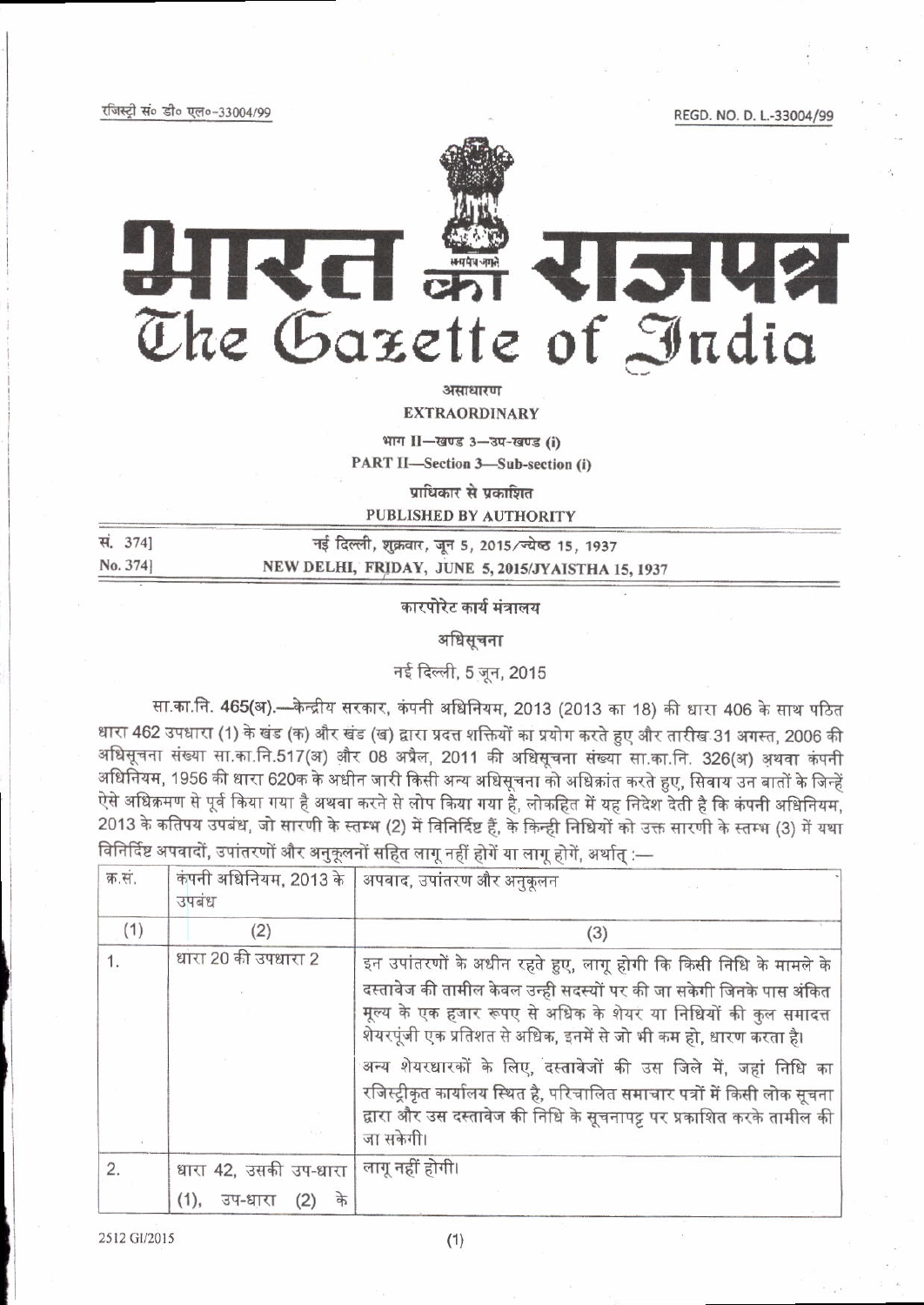## THE GAZETTE OF INDIA: EXTRAORDINARY

 $\overline{2}$ 

|     | स्पष्टीकरण, उप-धारा (4),<br>उप-धारा (6), उप-धारा<br>(8), उप-धारा (9) और उप-<br>धारा (10) के सिवाय |                                                                                                                                                                                                                                                                                                                                                                                                                                                                                                                                                                                                                                                                                                                                                                                                   |  |
|-----|---------------------------------------------------------------------------------------------------|---------------------------------------------------------------------------------------------------------------------------------------------------------------------------------------------------------------------------------------------------------------------------------------------------------------------------------------------------------------------------------------------------------------------------------------------------------------------------------------------------------------------------------------------------------------------------------------------------------------------------------------------------------------------------------------------------------------------------------------------------------------------------------------------------|--|
| 3.  | धारा 47 की उप-धारा (1)<br>का खंड (ख)                                                              | इस उपांतरण के अधीन रहते हुए, लागू होगा कि कोई भी सदस्य इक्विटी<br>शेयरधारकों के कुल मताधिकार के पांच प्रतिशत से अधिक मताधिकार का<br>प्रयोग मतदान में नहीं करेगा।                                                                                                                                                                                                                                                                                                                                                                                                                                                                                                                                                                                                                                  |  |
| 4.  | धारा 62                                                                                           | लागू नहीं होगी।                                                                                                                                                                                                                                                                                                                                                                                                                                                                                                                                                                                                                                                                                                                                                                                   |  |
| 5.  | धारा 67 की उप-धारा (1)                                                                            | तब लागू नहीं होगी जब कंपनी द्वारा किसी सदस्य से उसके निक्षेपकर्ता या<br>देनदार न रहने पर, क्रय किए गए हों और कंपनी अधिनियम, 2013 की धारा<br>66 के अधीन पूंजी में कमी के रूप में नहीं माना जाएगा।                                                                                                                                                                                                                                                                                                                                                                                                                                                                                                                                                                                                  |  |
| 6.  | धारा 123 की उप-धारा (5)                                                                           | इस उपांतरण के अधीन रहते हुए, लागू होगी कि नकद में देय किसी लाभांश का<br>संदाय उस सदस्य के खाते में जमा करके किया जा सकता है, यदि लाभांश की<br>दावा लाभांश की घोषणा के 30 दिन के भीतर नहीं किया जाता है।                                                                                                                                                                                                                                                                                                                                                                                                                                                                                                                                                                                           |  |
| 7.  | धारा 127                                                                                          | इस उपांतरण के अधीन रहते हुए, लागू होगी कि जहां किसी सदस्य को देय<br>लाभांश एक सौ रुपए या उससे कम का है तो यह उस दशा में धारा के उपबंधों<br>का पर्याप्त अनुपालन होगा यदि, लाभांश की घोषणा की सूचना व्यापक<br>परिचालन वाले किसी एक स्थानीय समाचार पत्र में स्थानीय भाषा में दी गई<br>हो और उक्त लाभांश की घोषणा निधियों के सूचना पट्ट पर भी कम से कम तीन<br>मास तक प्रदर्शित भी की गई हो।                                                                                                                                                                                                                                                                                                                                                                                                           |  |
| 8.  | धारा 136 की उप-धारा (1)                                                                           | इस उपांतरण के अधीन रहते हुए, लागू होगा कि उन सदस्यों के मामले में जो<br>अंकित मूल्य एक हजार रुपए से अधिक अथवा कुल समादत्त शेयरपूंजी के एक<br>प्रतिशत से अधिक शेयर, इनमें से जो भी कम हो, व्यक्तिक रूप से या संयुक्त रूप<br>से धारण करते हैं, इस धारा के उपबंधों का पर्याप्त अनुपालन होगा यदि उस<br>जिले में जिसमें निधि का रजिस्ट्रीकृत कार्यालय स्थित है, परिचालित समाचार<br>पत्र में वार्षिक साधारण अधिवेशन की तारीख, समय और स्थान की सूचना देते<br>हुए यह कथन करते हुए लोकसूचना द्वारा यह संसूचना प्रकाशित की गई हो कि<br>कंपनी के वित्तीय विवरण और इसके संलग्नकों का निरीक्षण कंपनी के<br>रजिस्ट्रीकृत कार्यालय में किया जा सकता है और वित्तीय विवरण संलग्नकों<br>सहित कंपनी के सूचना पट्ट पर लगाया गया  हो तथा कोई सदस्य या व्यक्तिगत<br>रूप से या परोक्षी के माध्यम से मत देने का हकदार है। |  |
| 9.  | धारा 160                                                                                          | उपधारा (1) में "एक लाख रुपए" शब्दों के स्थान पर "दस हजार रुपए" शब्द<br>रखे जाएँगे।                                                                                                                                                                                                                                                                                                                                                                                                                                                                                                                                                                                                                                                                                                                |  |
| 10. | धारा 185                                                                                          | लागू नहीं होगी परंतु तब जबकि उधार किसी निदेशक या उसके नातेदार को<br>सदस्य के रूप में उसकी हैसियत में दिया जाए और संव्यवहार का प्रकटन एक<br>टिप्पण द्वारा वार्षिक लेखे में किया जाए।                                                                                                                                                                                                                                                                                                                                                                                                                                                                                                                                                                                                               |  |
| 11. | धारा 197 की उप-धारा (1)<br>का दूसरा परंतुक                                                        | इस उपारंतरण के साथ लागू होगा कि निधि के प्रति संगम अनुच्छेद में<br>विनिर्दिष्ट विशिष्ट सेवाओं के अनुपालन के लिए किसी निदेशक को जो न तो<br>प्रबंध निदेशक है न पूर्णकालिक निदेशक अथवा प्रबंधक है, पारिश्रमिक का<br>संदाय साधारण अधिवेशन में कंपनी के अनुमोदन के और धारा 197 के उपबंधों<br>के अधीन रहते हुए मासिक संदाय के रूप में किया जा सकेगा;<br>परंतु साधारण अधिवेशन में कंपनी का अनुमोदन उस दशा में अपेक्षित नहीं<br>होगा जहां कि –                                                                                                                                                                                                                                                                                                                                                            |  |